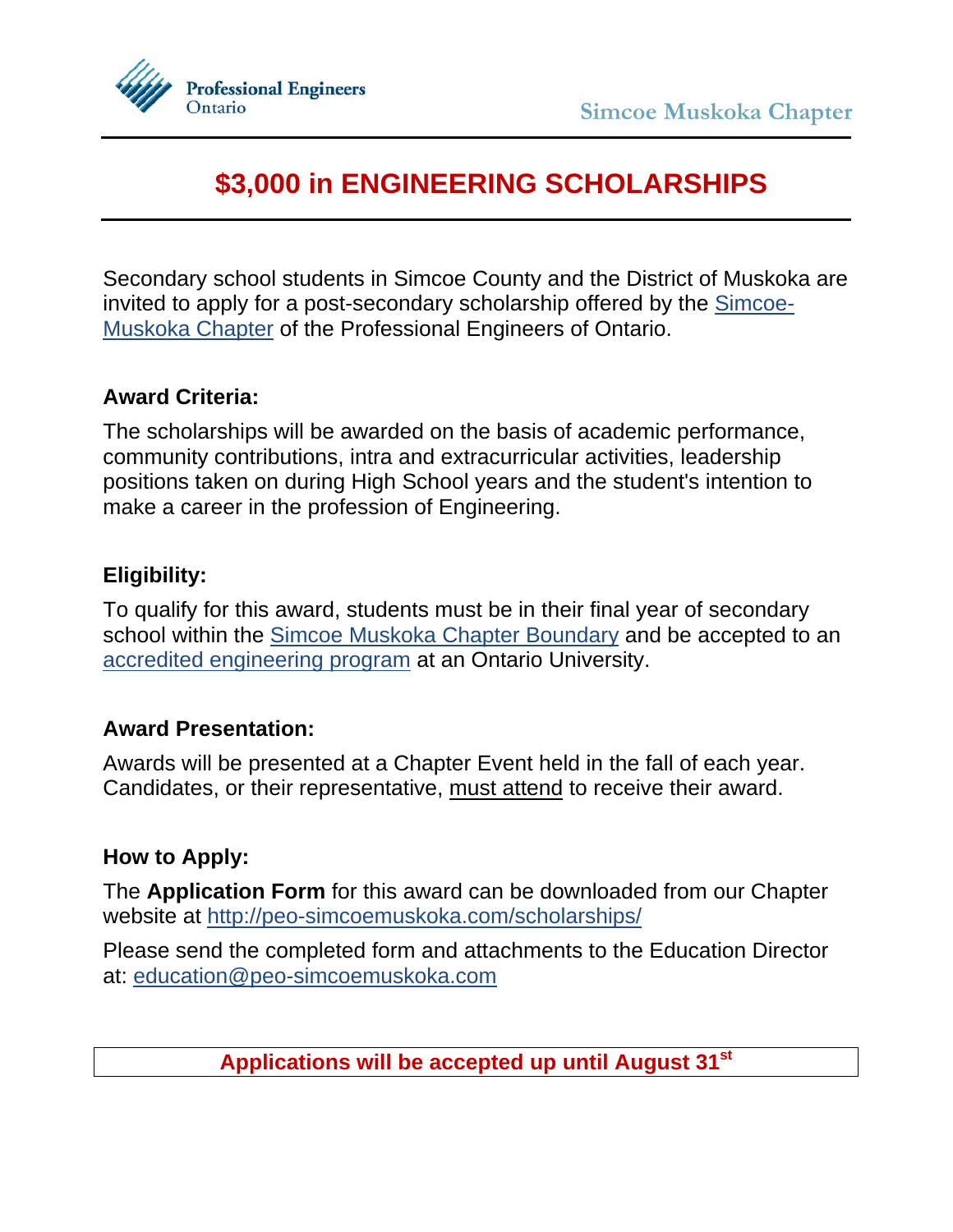

#### **Image Release Form (***To be submitted with the scholarship application***)**

I hereby irrevocably consent to and authorize the use by the Simcoe-Muskoka Chapter of Professional Engineers of Ontario (PEO-SMC), of any and all photographs, video, voice recordings, or other media taken of me including derivative works thereof (collectively, the "Images"), and any reproduction of them in any form in any media whatsoever, whether now known or hereafter created, throughout the world in perpetuity.

I also consent to the use of my name or likeness, in connection with the exhibition, distribution, merchandising, advertising, exploiting and/or publicizing of Images or PEO-SMC.

I hereby release and discharge PEO-SMC, its trustees, officers, employees, licensees, and affiliates from any and all claims, actions, suits or demands of any kind or nature whatsoever, in connection with the use of Images and the reproduction thereof as aforesaid. I understand and agree that PEO-SMC will be the exclusive owner of all rights, including, but not limited to, all copyrights, in and to the Images in whole or part, throughout the universe, in perpetuity, in any medium now known or hereafter developed, and to license others to so use them in any manner PEO-SMC may determine in its sole discretion, without any obligation to me.

I hereby waive any right that I may have to inspect and/or approve the use of the Images or any reproductions thereof, by PEO-SMC.

| Date:      | <u> 1989 - Johann Stein, mars an deutscher Stein und der Stein und der Stein und der Stein und der Stein und der</u>   |  |
|------------|------------------------------------------------------------------------------------------------------------------------|--|
| Signature: | <u> 1980 - Johann Stoff, deutscher Stoff und der Stoff und der Stoff und der Stoff und der Stoff und der Stoff und</u> |  |
|            |                                                                                                                        |  |
| Address:   | <u> 1980 - Jan James Alexander (f. 1980)</u>                                                                           |  |
|            |                                                                                                                        |  |

*If the above named has not reached the age of majority, a parent/guardian must sign.* 

Parent/Guardian Name:

Parent/Guardian Signature: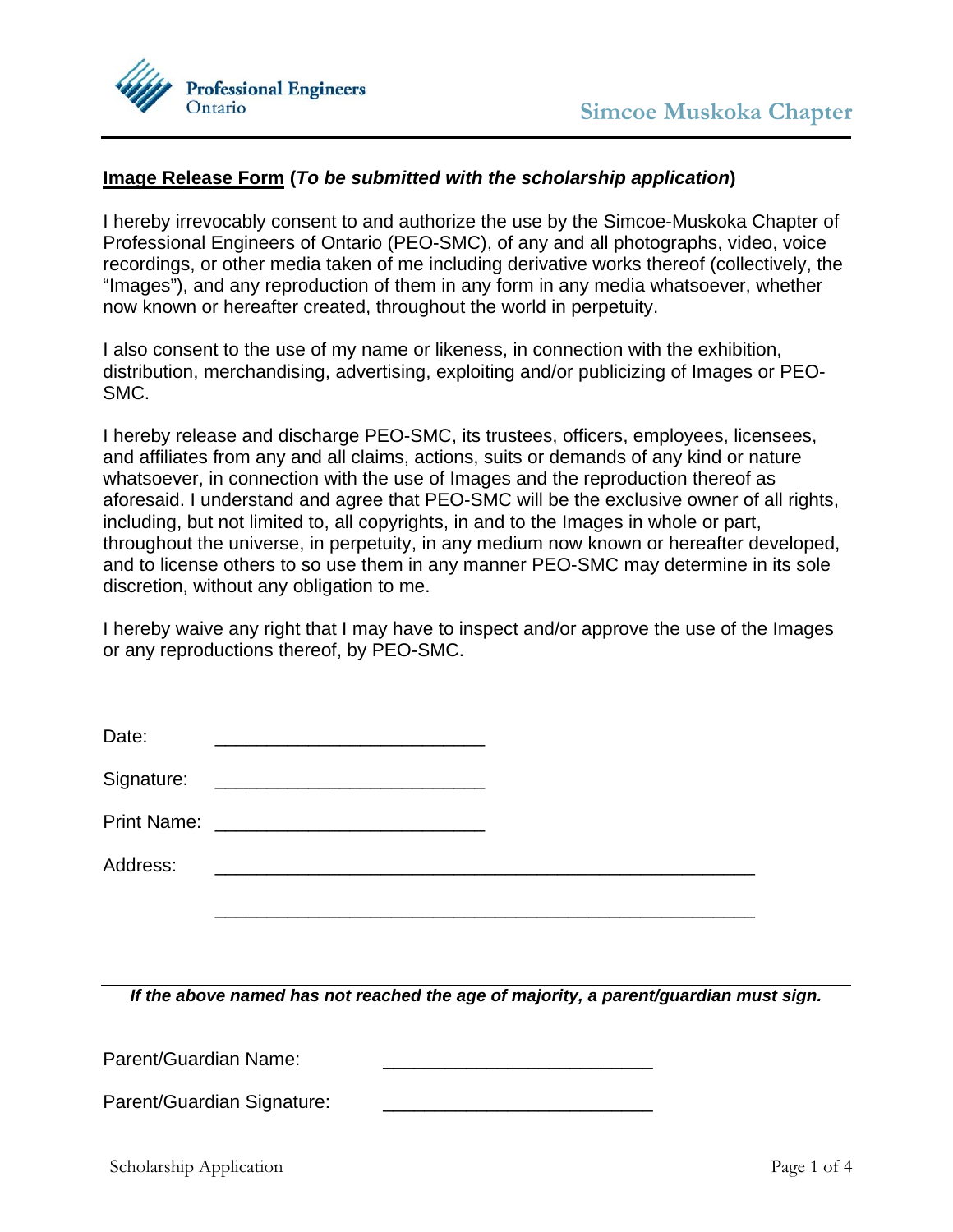



## **Engineering Scholarship - Application Form**

*Provide complete information. All provided information is confidential and will be used solely to determine successful applicants.* 

## **Personal Information:**

| Name:                                                                                         |                 |  |  |  |
|-----------------------------------------------------------------------------------------------|-----------------|--|--|--|
| Address:                                                                                      |                 |  |  |  |
| Telephone Number:                                                                             | E-mail Address: |  |  |  |
| Please tell us how you heard about this scholarship (school, the web, newspaper,<br>$etc.$ ): |                 |  |  |  |
| Are you a relative of a current Simcoe-Muskoka executive member?     Yes     No               |                 |  |  |  |
| If "Yes", please state the name and relation: Name                                            | Relation        |  |  |  |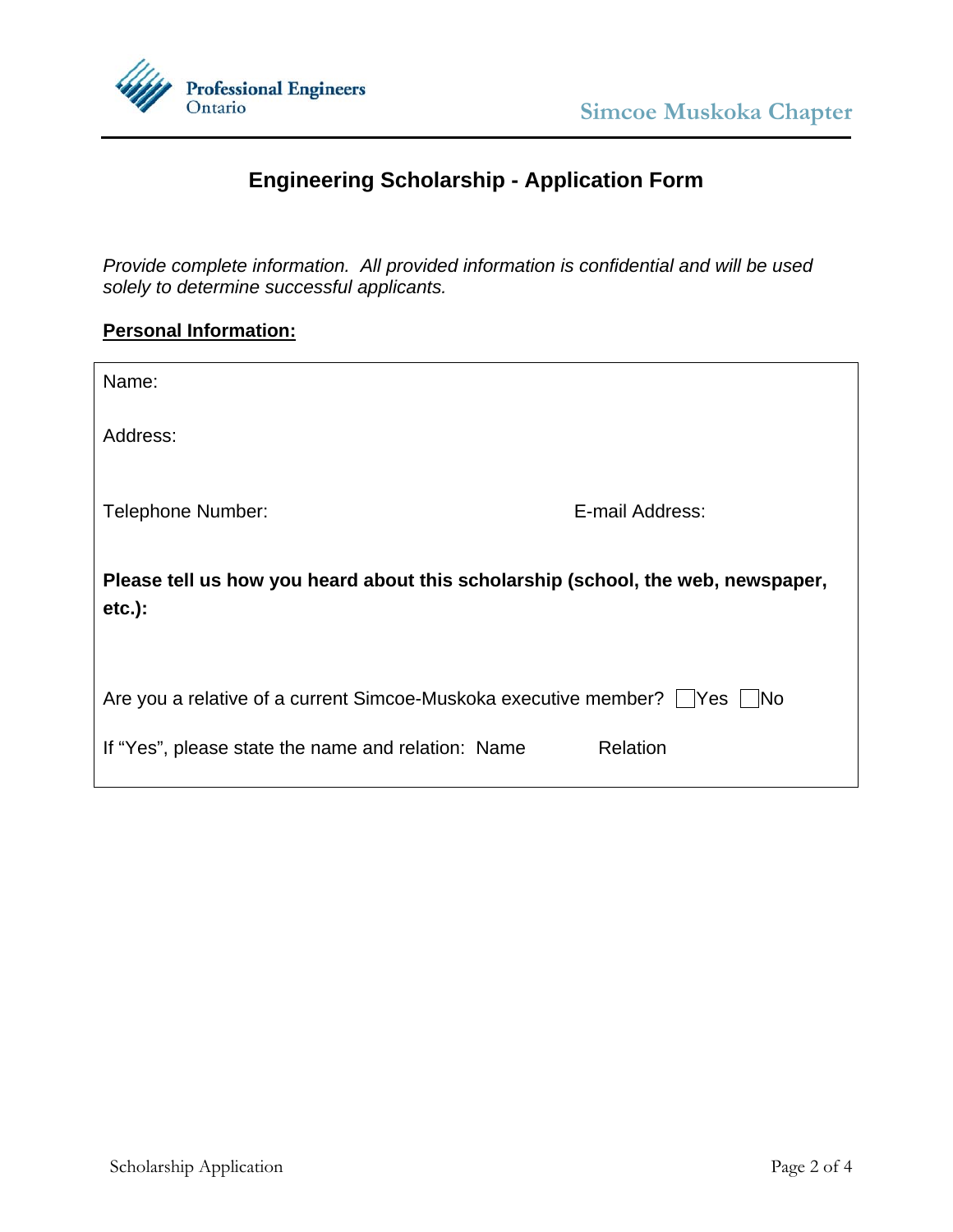

## **Academic Information:**

Secondary School Currently Attending:

Your current grade average in school (e.g. 85%, B+):

(IMPORTANT: please attach a transcript (OUAC) and any letters of recommendation you may have received – e.g. summer jobs, volunteering - during your High School years)

Ontario University that you will be attending in the Fall:

Engineering discipline accepted into:

### **Secondary School Contact Information:**

Name of teacher as reference:

Telephone # of School:

E-mail address of teacher:

#### **Extracurricular Activities Information:**

Please describe your extracurricular activities, such as athletics, counselling, hobbies, clubs, etc. and explain why you chose to be involved in these activities (300 words maximum)